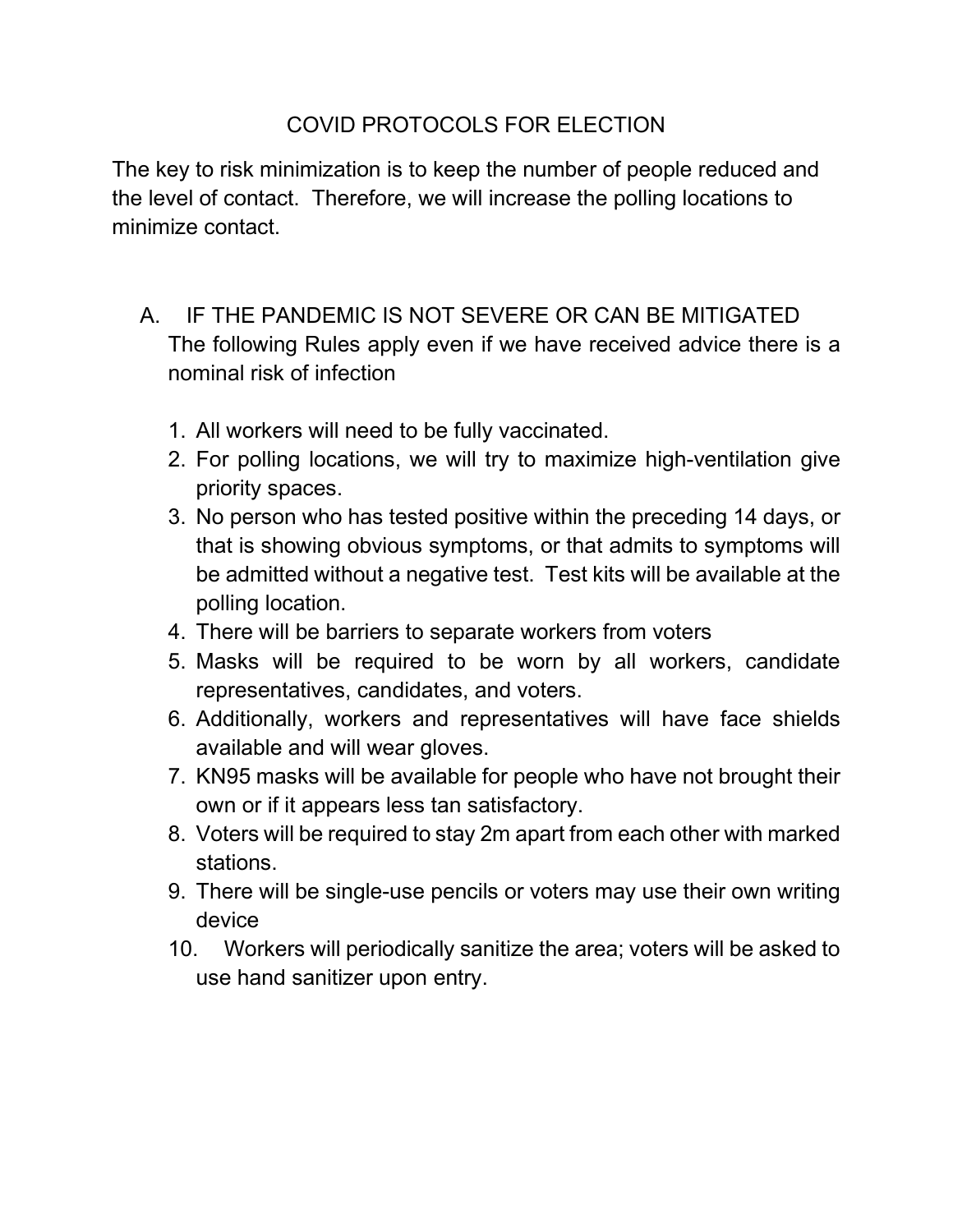For a more limited problem but beyond nominal risk add the following

- 11. A vaccination card will be required
- 12. Voters will not be allowed to loiter at all;
- 13. A greeter (security guard) will be placed in expected high volume areas;
- 14. There will be a restriction on the number of people in the polling place based upon size (and ventilation);
- 15. Unvaccinated people will be allowed to vote, but may have to wait. Unvaccinated people need to be the only people in the voting area designed for that purpose in high-traffic polling locations.
- 16. Door handles etc. will be sanitized more often
- B. IF PANDEMC CONTINUES AT HIGH NUMBERS
	- 1. We should consider postponement of the election until it can be held under A above;
	- 2. We should consider alternatives to in-person voting including expanded mail voting or electronic voting
	- 3. NOTE APPLICATION OF THESE WOULD REQUIRE AMENDMENTS AND NOTICE
- C. IF B IS NOT AN OPTION (this does not appear to be a challenge at this time)
	- 1. All workers will need to be fully vaccinated
	- 2. All of the restrictions in A will apply.
	- 3. Expand the election period.
	- 4. Desks for workers will be separated with separate shields
	- 5. Guard will sanitize common areas (doorknobs, voting area, ballot receipt area) after each use.
	- 6. Increased use of advance polls.
	- 7. Expand the use of advance polls (this will require an amendment)
	- 8. People with **any** symptoms (observed or reported) will require a rapid test on-site;